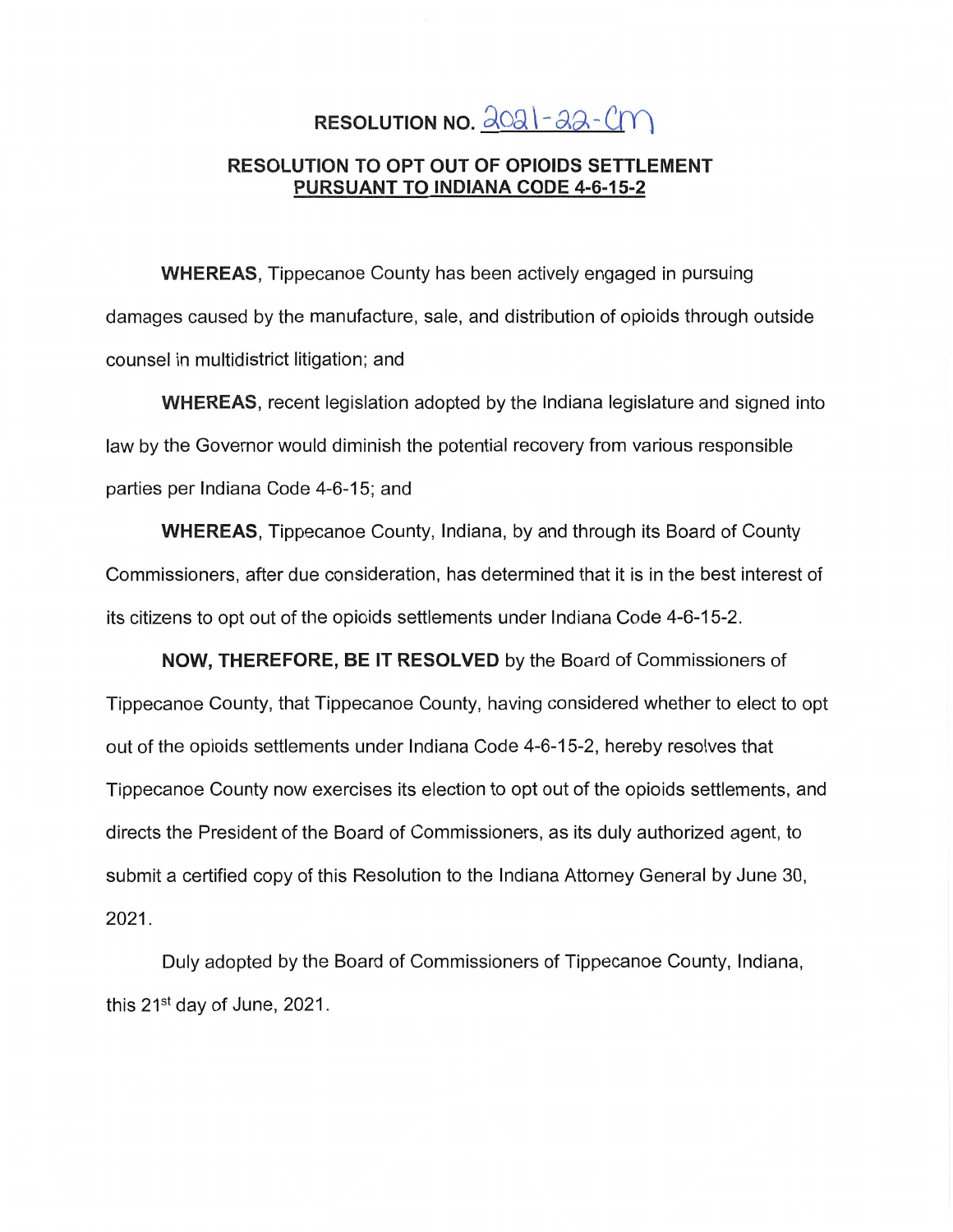BOARD OF COMMISSIONERS OF TIPPECANOE COUNTY

Thomas P. Murtaugh, President

David S. Byers, Vice-President

 $\mathcal{W}$ 

Tracy A. Brown, Member

ATTEST:

Robert Plantenga, Auditor of Tippecanoe County

APPROVED AS TO LEGAL FORM:

Douglas J. Masson, County Attorney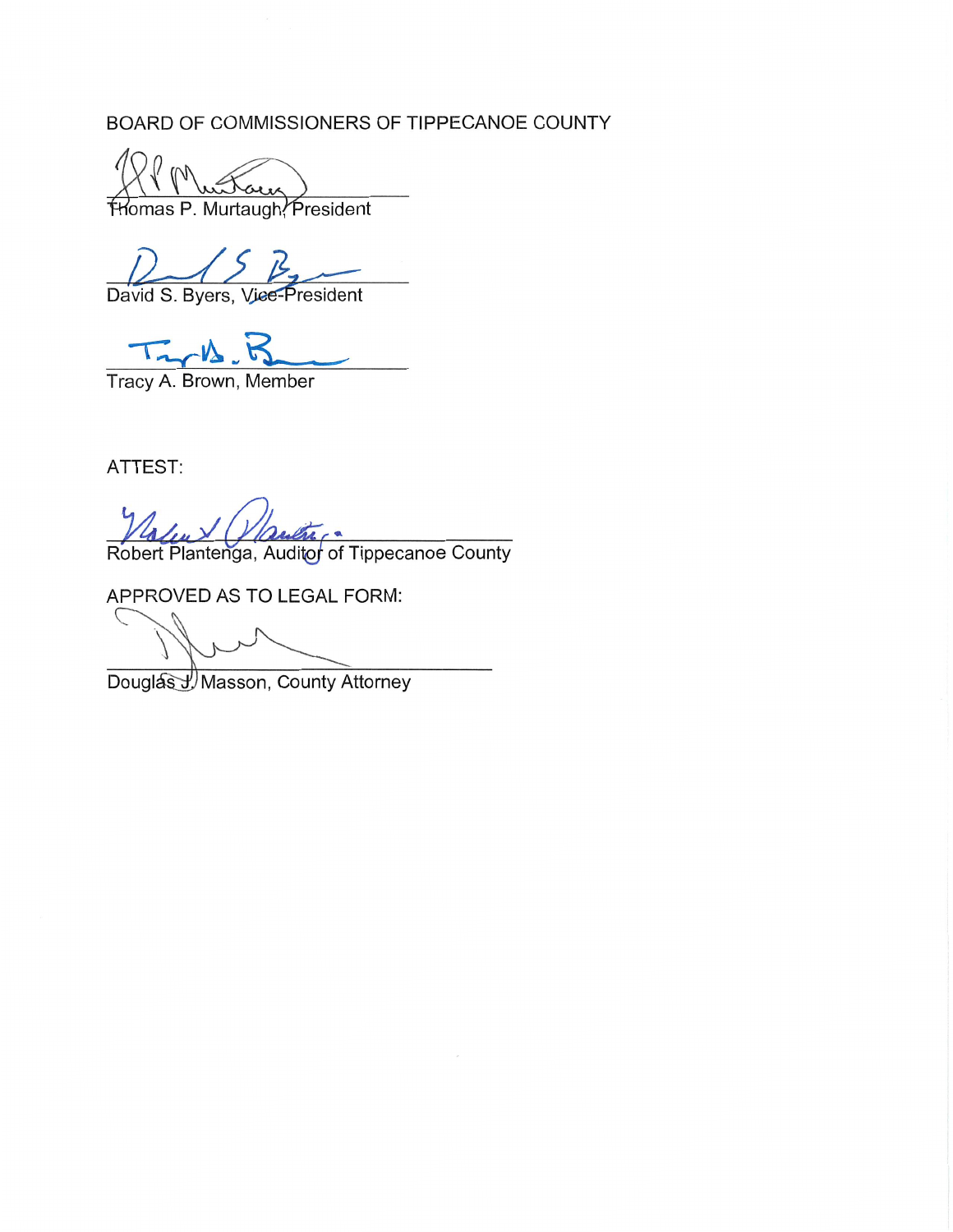### **CERTIFICATION**

I, Robert Plantenga, Auditor of Tippecanoe County, Indiana, do hereby certify that the attached Resolution 2021-22—CM is a true and accurate copy of the Resolution adopted by the Tippecanoe County Board of Commissioners on June 21, 2021.

Dated this  $21<sup>st</sup>$  day of June, 2021.

Walue O *Noveltra c*<br>Robert A. Plantenga, Auditor of **Tippecanoe County**